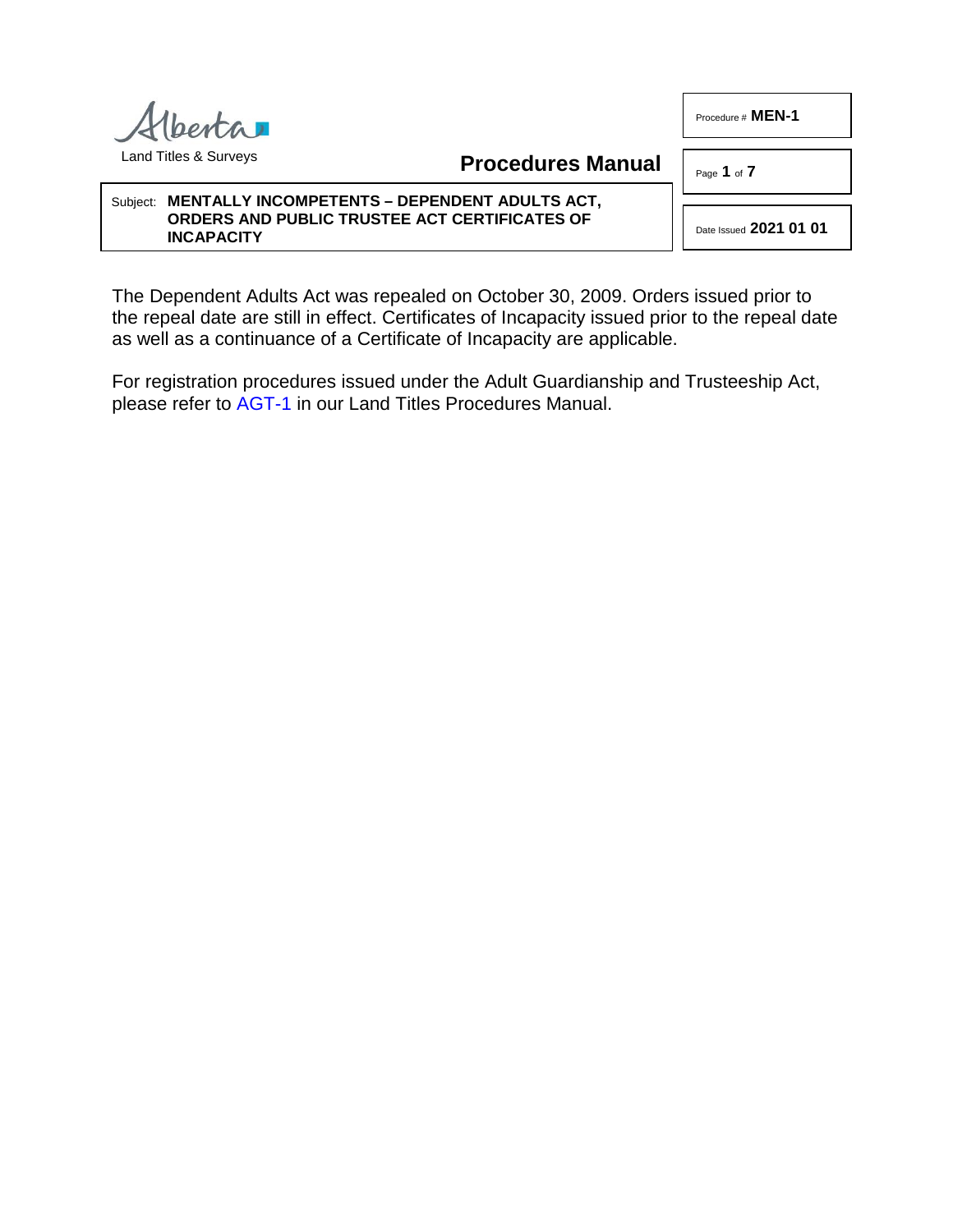# **BACKGROUND**

The SPIN document The SPIN2 document type to be used when creating a Document Registration Request (DRR) form is: Order – Endorsement

The code used for registration at Land Titles is: ORDE

# **A. Dependent Adults Act, R.S.A. 2000, c. D-11**

<span id="page-1-0"></span>The Dependent Adults Act makes provision for the appointment of a trustee and/or guardian in respect of an adult who is unable to make reasonable judgments in respect of matters relating to his estate or person. The trustee may be an adult individual, a trust corporation or the Public Trustee [\(1\)](#page-6-0) appointed by the Court of Queen's Bench of Alberta. [\(2\)](#page-6-1) Once a trustee is appointed, he has the authority to sign and do all things necessary to give effect to any power or authority vested in him[.\(3\)](#page-6-2)

#### <span id="page-1-2"></span><span id="page-1-1"></span>**B. Public Trustee Act, R.S.A. 2000, c. P-44**

<span id="page-1-6"></span><span id="page-1-5"></span><span id="page-1-4"></span><span id="page-1-3"></span>The Public Trustee Act provides that the Public Trustee may issue and register a Certificate  $(4)$   $(5)$   $(6)$   $(7)$  [\(FORM A\)](http://www.servicealberta.ca/pdf/ltmanual/MEN-1-FORMA.pdf) when he considers it to be in the interests of a mentally incompetent person to do so. A "mentally incompetent person" is defined as "a person in respect of whom a certificate of incapacity has been issued or is deemed to have been issued pursuant to the Mental Health Act or the Dependent Adults Act". A certificate of incapacity can be issued by two physicians in accordance with Part 4 of the Dependent Adults Act or Part 2 of the Mental Health Act. The Public Trustee becomes the trustee of the estate of the person named in the certificate and may then deal with the real property of the person without court sanction.

# **REGISTRATION PROCEDURE**

# **A. Court Order Under the Dependent Adults Act**

1. A certified copy of the court order appointing the trustee must be presented for registration. An address for the dependent adult should be provided. An address for the trustee is to be included as part of the particulars endorsed on the certificate of title. Once the order is registered, no further documents executed by the dependent adult or pursuant to a power of attorney granted by the dependent adult may be registered.

2. The terms of the order must be examined to determine whether compliance with section 191 of the Land Titles Act is required. When the immediate effect of the order is not to cancel a certificate of title or terminate an interest in land, but the order may ultimately result in these circumstances, appropriate evidence under section 191 is required. Because the dependent adult will normally not have the capacity to consent to the order, the section 191 requirements are usually satisfied by a certificate indicating the appeal period has expired or by a provision in the order stating the order shall be registered notwithstanding section 191 of the Land Titles Act. If the Public Trustee has been appointed as trustee, an undertaking by the Public Trustee will be accepted as substantial compliance with section 191. The undertaking must state that the trustee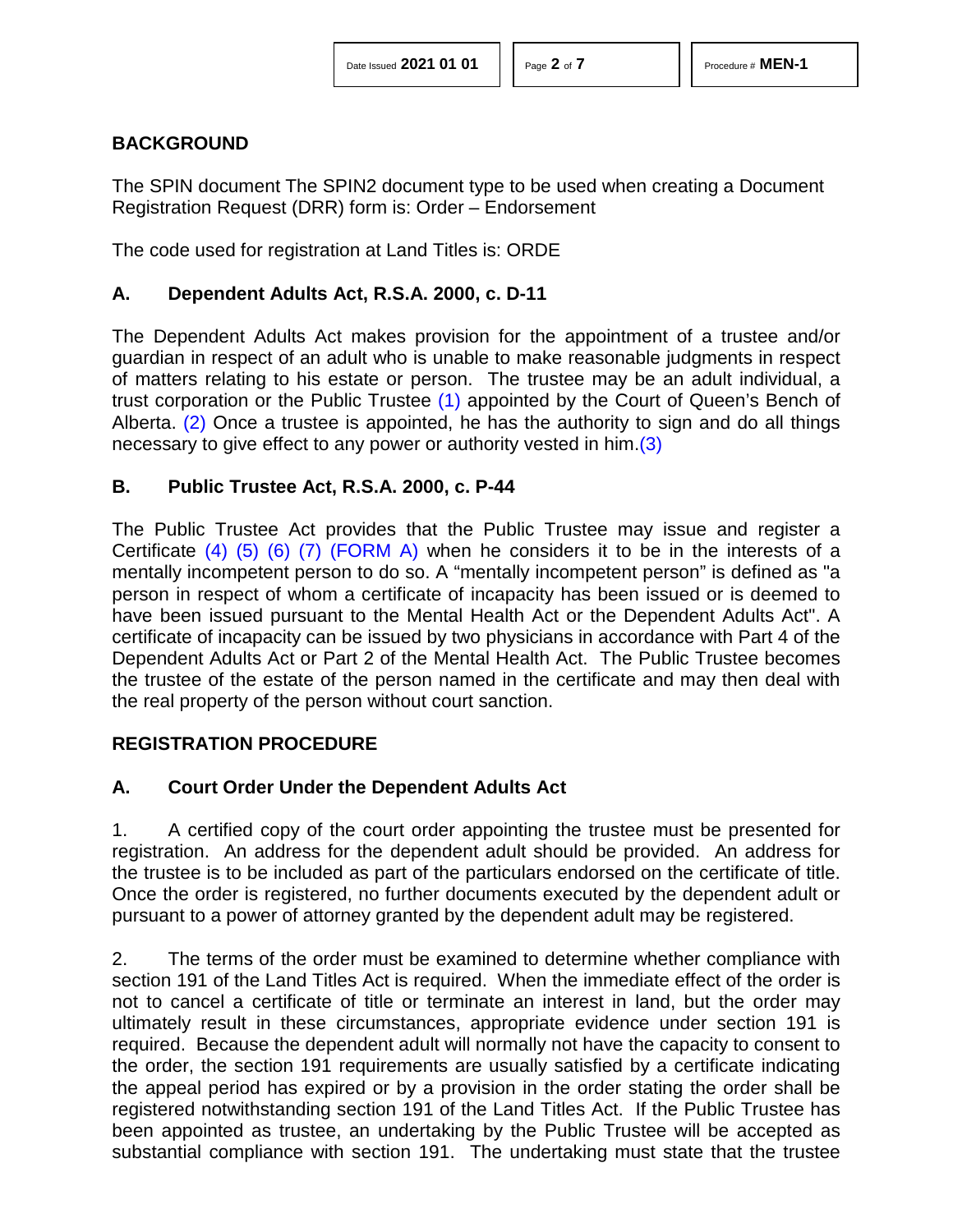will not dispose of any real property interest unless the appeal period has expired and the Public Trustee is unaware of any notice of appeal of the order having been filed.

3. If a proper legal description is provided either in the Document Registration Request form (D.R.R.) or in the court order and the name of the dependent adult named in the court order is consistent with the name of the registered owner or the owner of an interest in the land, the order is registered against the certificate(s) of title affected. An example of the particulars of the endorsement is:

> "DEPENDENT ADULTS ACT ORDER RE JOAN SMITH APPOINTING JOHN BROWN TRUSTEE (RE MORTGAGE 832123456 (if applicable))".

4. If the court order is required for a document registration, the order registration number may then be referred to either in the subsequent document presented for registration or in the D.R.R.

5. **Powers of the Trustee** - When a document executed by the trustee is presented for registration, the order must be examined to ensure that the court has granted the trustee the power being exercised. Orders often direct that the trustee be permitted to exercise the powers given in a specific section without enumerating the specific powers. Or, an order may be presented appointing a Trustee without reference to sections 38, 39 and 40 of the Dependent Adults Act. Reference to those sections is not essential as long as the order is clear as to the power given. If it is restricted those details are included in the details of the endorsement.

a) **Section 38 Powers** - Although this section appears to give a trustee the ability to do anything which the dependent adult could have done if he were able to make reasonable judgments in respect of his estate, the section is expressed to be "subject to this Act" and therefore is to be interpreted in light of the specific powers enumerated in sections 39 and 40. For example, if a trustee were granted powers only under sections 38 and 39, the trustee would not have the power to mortgage or dispose of real property, except property held in trust by the dependent adult, as these powers fall within section 40.

b) **Section 39 Powers** - Subject to any restriction imposed by the court, the trustee possesses section 39 powers by virtue of his appointment and may do the following in respect to land:

(i) grant or accept leases of real and personal property for a term not exceeding 3 years,

(ii) transfer property held in trust by the dependent adult, either solely or jointly with another, to the person beneficially entitled to it,

(iii) give a consent to the transfer or assignment of a lease if the consent is required, and

(iv) give or receive a notice that relates to his estate on behalf of the dependent adult.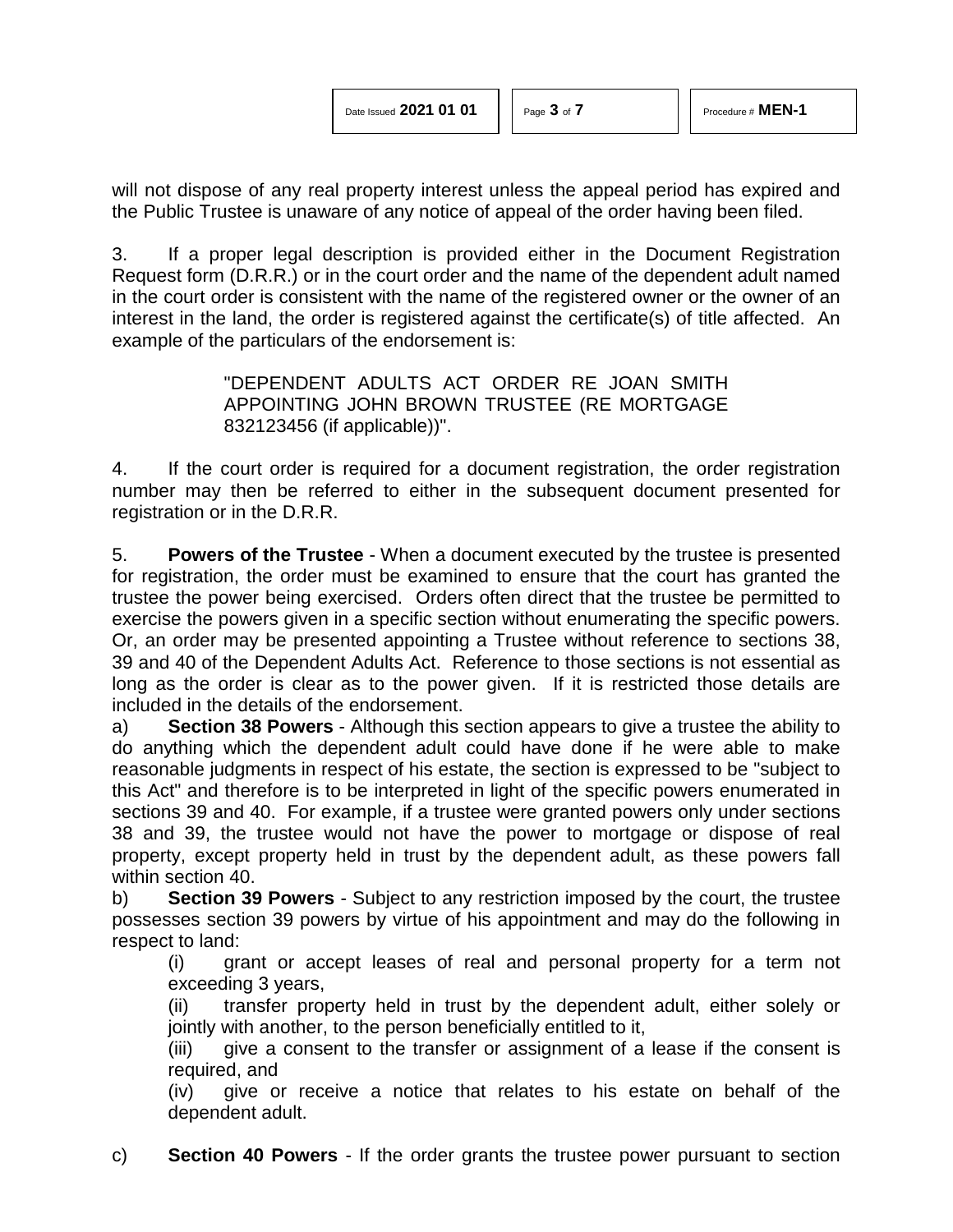40, he is authorized to exercise certain powers including the following:

(i) purchase, sell, mortgage, grant or accept leases for more than 3 years or otherwise dispose of real or personal property,

(ii) exchange or partition property and give or receive money for equality of exchange or partition, or

(iii) surrender a lease, with or without accepting a new lease, or accept a surrender of a lease.

A dower consent and acknowledgment can be accepted from a trustee who has been given powers under section 40, as section 40(b) specifically allows for this. A release of dower rights can only be accepted from a trustee, if the court order expressly gives that power to the trustee pursuant to section 40. Otherwise, dower compliance in respect of a dependent adult requires a court order dispensing with consent pursuant to section 10(1)(f) of the Dower Act, R.S.A. 2000, c. D-15. See previous section A(2) re: s.191 of the Land Titles Act compliance.

Upon registration of a transfer by the trustee, the order will be dropped.

6. The Court may grant an order appointing a trustee/guardian without conferring any powers relative to Land Titles, such orders are registrable. They are endorsed as ORDE on ALTA with document particulars "NOTICE ONLY." (Prior to registration, the examiner should contact the registrant to advise that this type of order will not authorize execution of documents by the trustee/guardian.)

#### **PUBLIC TRUSTEE ACT**

<span id="page-3-0"></span>A court order appointing the Public Trustee allows the Public Trustee to manage, handle, administer, sell the estate of a dependent adult or mentally incompetent person without further court sanction. [\(8\)](#page-6-7)

<span id="page-3-2"></span><span id="page-3-1"></span>7. **Alternate Trustee** - When making the trusteeship order or reviewing it, the Court may appoint an alternate trustee  $(9)$  who is to assume the office of the trustee on the death of the original trustee without further proceedings, or if authorized in writing by the trustee during the temporary absence of the trustee. [\(10\)](#page-6-9) Once his appointment is effective, his authority is the same as that of the original trustee. Before documents executed by an alternate trustee may be accepted, one of the following must be registered:

a) a certified copy of a court order appointing the alternate trustee with the request on the D.R.R. or in a separate letter that the substitution be effected on the certificate(s) of title.

b) if the alternate trustee was appointed in the original order, a death certificate of the original trustee issued by the *Vital Statistics Registry, medical examiner's certificate, cremation certificate, or a funeral director's certificate* together with the request as indicated in item a), or

c) if the alternate trustee was appointed in the original order, a notice or letter of authorization signed by the trustee which indicates the period during which the alternate trustee may act as a trustee. Attestation requirements must be complied with.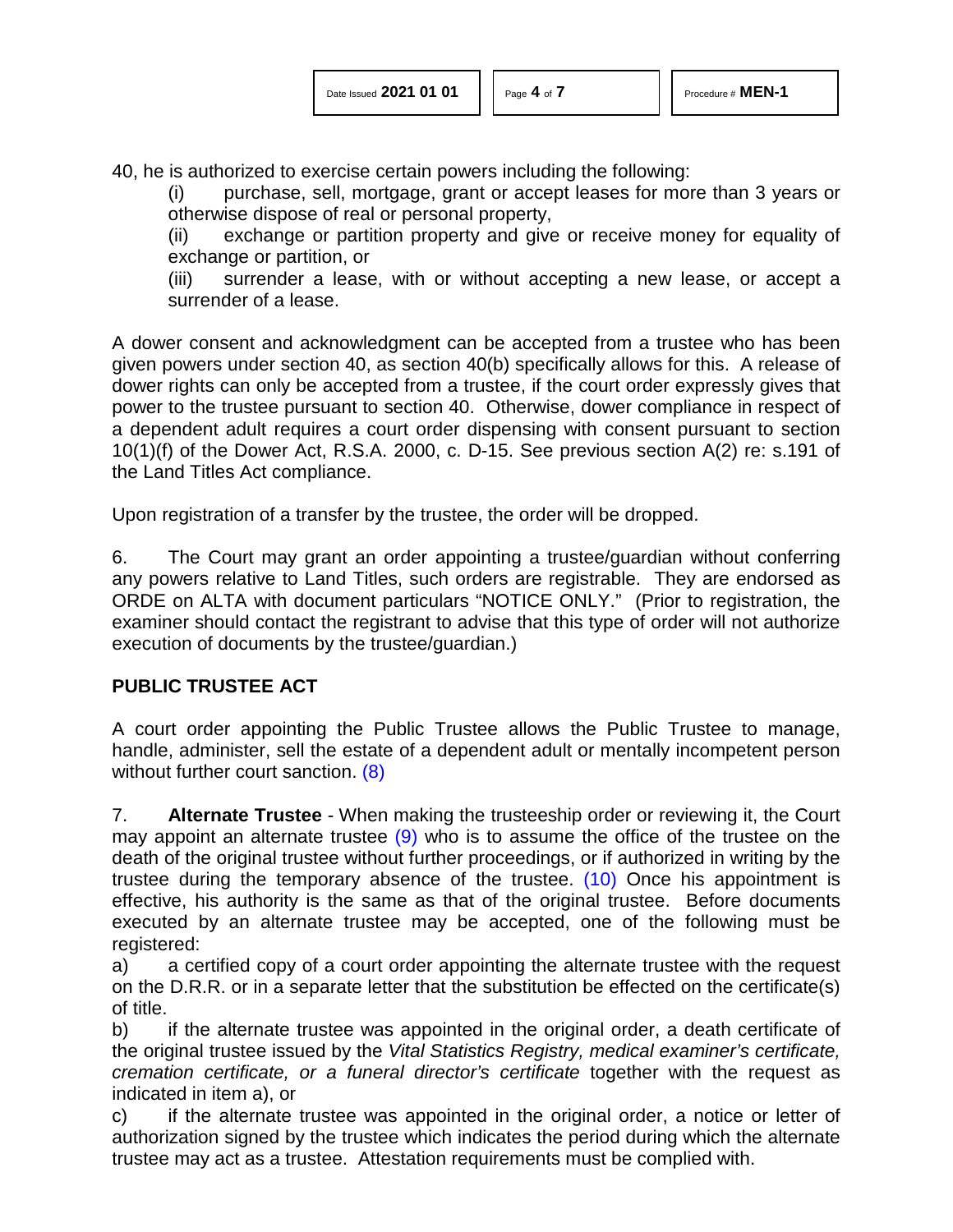In respect of items a) and b), the original trustee's name is substituted under authority of the registration number of the further order or death certificate.

In the case of the temporary appointment of the alternate trustee, an endorsement with the following particulars is entered on the title(s) in question:

#### "NOTICE OF TEMPORARY APPOINTMENT OF JOHN SMITH AS TRUSTEE RE #871456789"

The SPIN2 document type to be used when creating a Document Registration Request (DRR) form is: Order – Endorsement

The code used for registration at Land Titles is: ORDE

The endorsement may be discharged by the registration of a revocation executed by the original trustee, which complies with execution requirements. If the period of appointment indicated in the authorization has expired, the original trustee may apply by written request in a letter or on the D.R.R. to have the endorsement of temporary appointment expired. The letter or copy of the D.R.R. is given a registration number and registered as a discharge.

[Tariff item 11\(6\)](http://www.servicealberta.ca/pdf/ltmanual/APPENDIXI.pdf) is charged for the registration of the order, notice or letter of authorization. Tariff item  $11(5)$  is charged for the registration of the revocation or request to expire the notice.

8. **Death of Trustee** - On the death of a trustee and in the absence of an alternate trustee, the Public Trustee, on receiving notice of the death of the trustee, becomes the trustee of the estate of the dependent adult with the same authority as the former trustee. A letter from the Public Trustee advising of these circumstances with proof of death of the former trustee attached can be registered. The former trustee's name is substituted in the manner outlined in item 7. The Public Trustee continues to be the trustee of the estate until either a new trustee is appointed by the court or the court orders the discharge of the Public Trustee. [\(11\)](#page-6-10)

<span id="page-4-1"></span><span id="page-4-0"></span>9. **Resealing of Foreign Orders** - Certain foreign orders (any order issued outside of Alberta) may be resealed by an order of the Court of Queen's Bench of Alberta and are then of the same effect as if they were issued by the Court of Queen's Bench and are subject to any order of that court to which a trusteeship order is subject. [\(12\)](#page-6-11) A certified copy of a re-sealed order is registrable. The order must be reviewed to ascertain what powers the trustee has been granted and to ensure general registration requirements are met including compliance with section 191 of the Land Titles Act.

10. **Discharge** - An order may be discharged upon the registration of:

<span id="page-4-2"></span>a) a certified copy of a court order discharging the trustee, [\(13\)](#page-6-12)

b) a transmission application by the personal representative of a deceased dependent adult, or

c) other evidence of the death of the dependent adult, such as a statutory declaration accompanied by a death certificate, funeral director's certificate, or a letter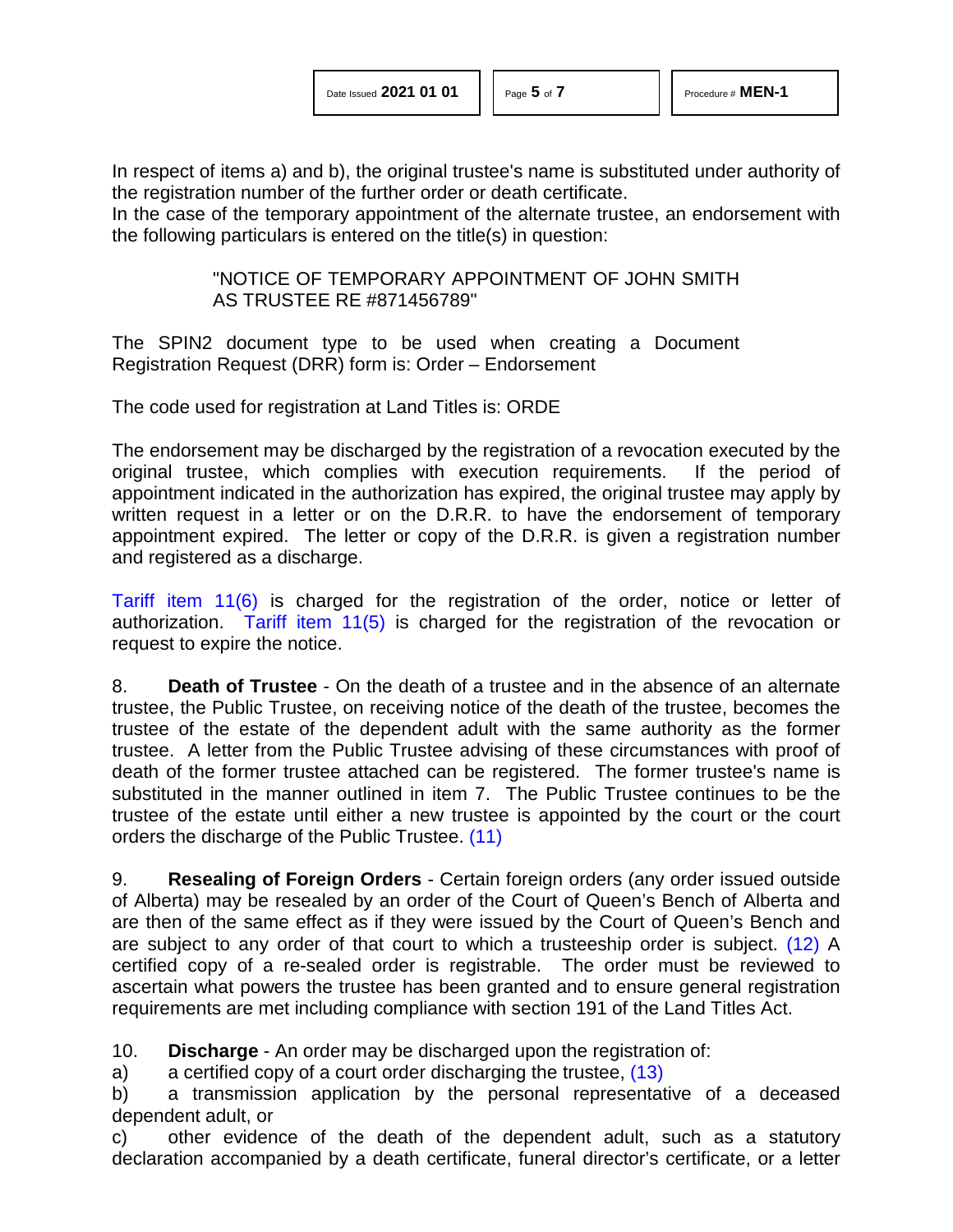from the Public Trustee advising of the death of a dependent adult for whom the Public Trustee acted.

The SPIN2 document type to be used when creating a Document Registration Request (DRR) form is: Discharge by Order

The code used for registration at Land Titles is: DISO

#### **B. Certificates Under the Public Trustee Act for Mentally Incompetent Persons**

1. The certificate must be executed by the Public Trustee or an official under the Public Trustees' authority. If executed by the latter, it must contain the appropriate endorsement stating that the individual is acting under authority of the Public Trustee Act. Attestation requirements do not need to be complied with.

2. The certificate is to be registered against the title for which a legal description has been provided in accordance with the instructions of the Public Trustee

3 a) Once the certificate is registered, no document affecting the land of the mentally incompetent person except a court order, a writ of enforcement, a caveat or a document properly registrable in the course of proceedings for foreclosure or sale is registrable unless the certificate has been discharged, or the document being registered is executed or authorized by the Public Trustee. [\(14\)](#page-6-13) Builders' liens and other instruments with registration deadlines should be accepted even if they are not properly authorized.

<span id="page-5-1"></span><span id="page-5-0"></span>b) A Certificate allows the Public Trustee to sell, dispose of otherwise deal with the real and personal property of the mentally incompetent person without further court sanction. [\(15\)](#page-6-14) Upon registration of a transfer, the Certificate of Incapacity endorsement will be dropped from title.

<span id="page-5-2"></span>4. The Public Trustee is the successor in office to the Official Guardian, the Administrator of Estates of the Mentally Incompetent and the Public Administrators appointed pursuant to the Judicature Act before July 1, 1949. Ownership of any property held by any of the above officers vests in the Public Trustee. [\(16\)](#page-6-15) A letter under letterhead of the Public Trustee is sufficient authority to change the name of the registered owner from one of the above to the Public Trustee. Property held in the name of one of the above may be transferred by the Public Trustee provided the transfer recites section 39 of the Public Trustee Act as authority.

The SPIN2 document type to be used when creating a Document Registration Request (DRR) form is: Certificate of Incapacity

The code used for registration at Land Titles is: CERI

5. **Discharge of Certificate** - The authority of the Public Trustee continues until the certificate is:

a) withdrawn by the Public Trustee (a withdrawal is based on the cancellation of a certificate of incapacity pursuant to the Mental Health Act or the Dependent Adults Act